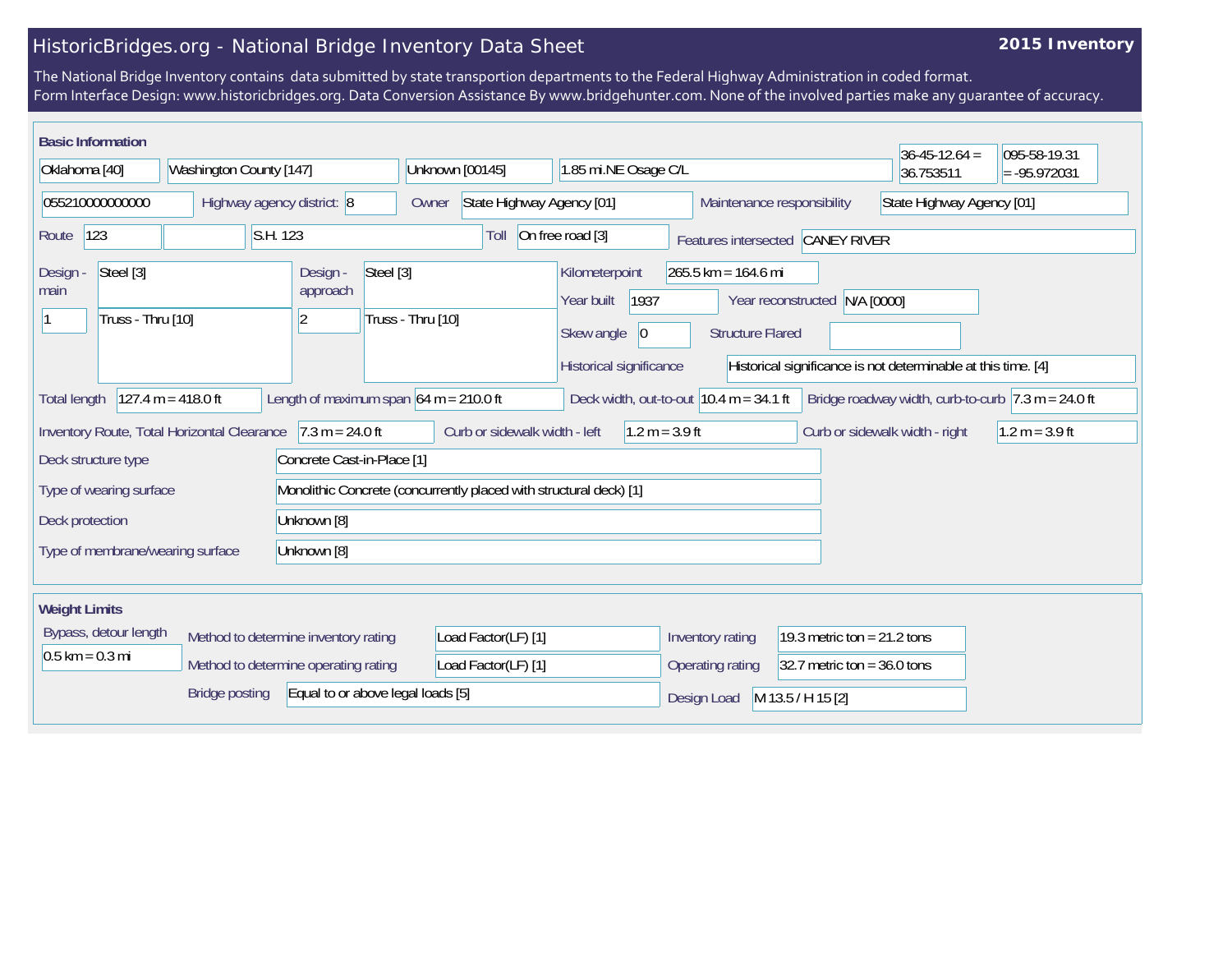| <b>Functional Details</b>                                                                                                                                                             |  |  |  |  |  |  |  |  |  |
|---------------------------------------------------------------------------------------------------------------------------------------------------------------------------------------|--|--|--|--|--|--|--|--|--|
| Year 2013<br>Average daily truck traffi 5<br>2033<br>Average Daily Traffic<br>4600<br>%<br>Future average daily traffic<br>7360<br>Year                                               |  |  |  |  |  |  |  |  |  |
| Road classification<br>Minor Arterial (Urban) [16]<br>$7.3 m = 24.0 ft$<br>Lanes on structure 2<br>Approach roadway width                                                             |  |  |  |  |  |  |  |  |  |
| Type of service on bridge Highway-pedestrian [5]<br>Direction of traffic 2 - way traffic [2]<br>Bridge median                                                                         |  |  |  |  |  |  |  |  |  |
| Parallel structure designation<br>No parallel structure exists. [N]                                                                                                                   |  |  |  |  |  |  |  |  |  |
| Navigation control<br>Type of service under bridge<br>Waterway [5]<br>Lanes under structure<br>$ 0\rangle$                                                                            |  |  |  |  |  |  |  |  |  |
| Navigation horizontal clearance $ 0 = N/A $<br>Navigation vertical clearanc<br>$0 = N/A$                                                                                              |  |  |  |  |  |  |  |  |  |
| Minimum navigation vertical clearance, vertical lift bridge $\vert$ 0 m = 0.0 ft<br>Minimum vertical clearance over bridge roadway<br>$4.77 m = 15.7 ft$                              |  |  |  |  |  |  |  |  |  |
| Minimum lateral underclearance reference feature Feature not a highway or railroad [N]                                                                                                |  |  |  |  |  |  |  |  |  |
| Minimum lateral underclearance on left 99.9 = Unlimited<br>Minimum lateral underclearance on right 99.9 = Unlimited                                                                   |  |  |  |  |  |  |  |  |  |
| Minimum vertical underclearance reference feature Feature not a highway or railroad [N]<br>Minimum Vertical Underclearance $ 0 = N/A $                                                |  |  |  |  |  |  |  |  |  |
| Appraisal ratings - underclearances N/A [N]                                                                                                                                           |  |  |  |  |  |  |  |  |  |
|                                                                                                                                                                                       |  |  |  |  |  |  |  |  |  |
| <b>Repair and Replacement Plans</b>                                                                                                                                                   |  |  |  |  |  |  |  |  |  |
| Work to be done by contract [1]<br>Type of work to be performed<br>Work done by                                                                                                       |  |  |  |  |  |  |  |  |  |
| Replacement of bridge or other structure because of<br>Bridge improvement cost<br>3240000<br>4500000<br>Roadway improvement cost<br>substandard load carrying capacity or substantial |  |  |  |  |  |  |  |  |  |
| bridge roadway geometry. [31]<br>$132.9 m = 436.0 ft$<br>Length of structure improvement<br>Total project cost<br>8178000                                                             |  |  |  |  |  |  |  |  |  |
| Year of improvement cost estimate<br>2009                                                                                                                                             |  |  |  |  |  |  |  |  |  |
| Border bridge - state<br>Border bridge - percent responsibility of other state                                                                                                        |  |  |  |  |  |  |  |  |  |
| Border bridge - structure number                                                                                                                                                      |  |  |  |  |  |  |  |  |  |